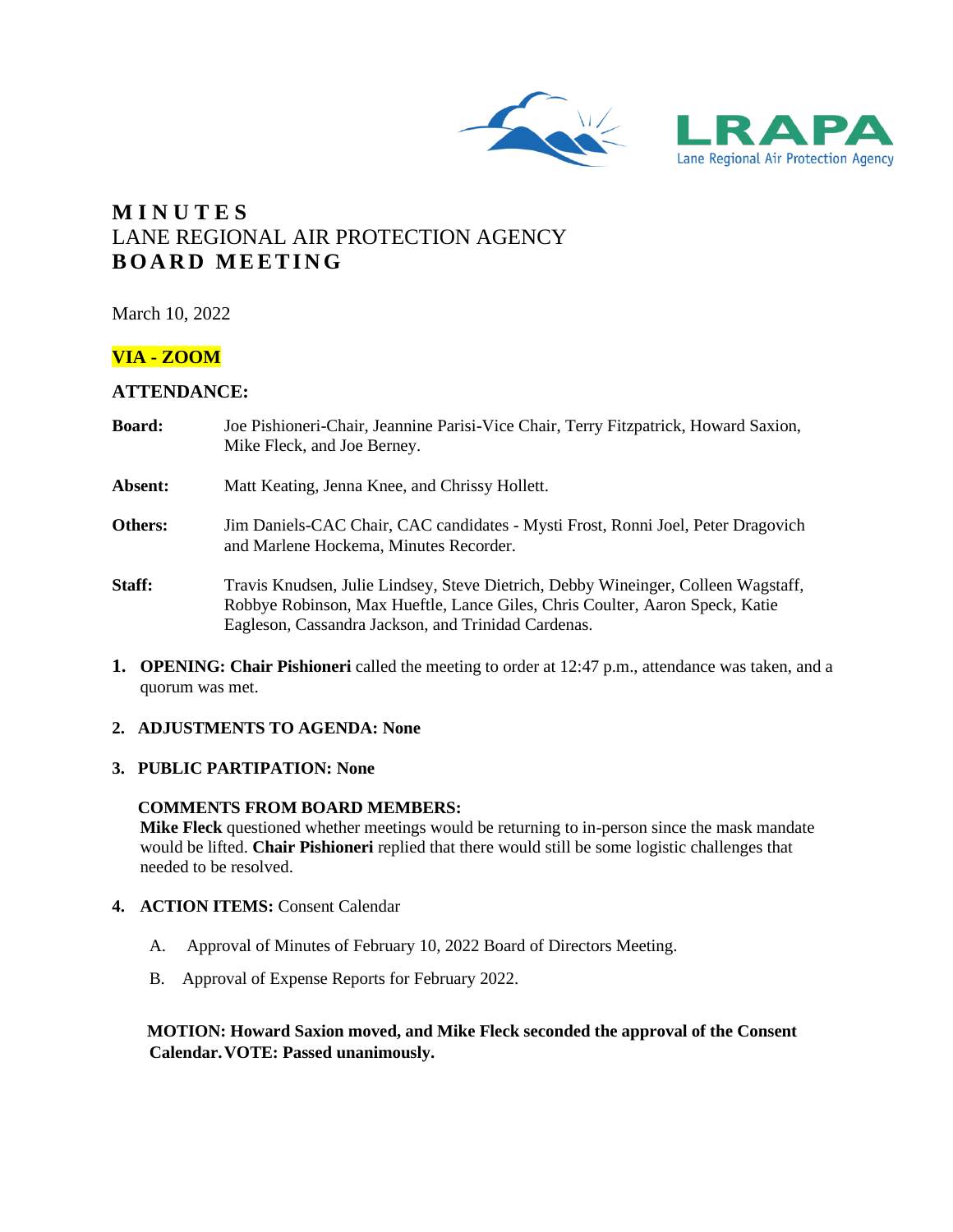## **REPORTS**

## **5. CITIZENS ADVISORY COMMITTEE:**

**Jim Daniels** reported applicants to the committee were interviewed at the last meeting. **Daniels** followed with a breakdown of representation on the committee:

- 1 public health representative
- 1 filbert farmer representing agriculture
- 3 representing industry
- 2 general public
- no fire suppression representative

**Daniels** continued by listing those who had applied for positions on the committee: Peter Dragovich, Mysti Frost, Ronny Joel, Chris Cline (approved by the CAC) and James Bruvold who applied later. Those present at the meeting were: Mysti Frost, Ronni Joel, and Peter Dragovich. **Daniels** asked if there was any discussion or questions or if anyone would want to further interview the applicants.

**Mike Fleck** expressed concern that several committee members would be from West Eugene and the Board had discussed a more regional approach when adding new members. **Daniels** responded that Chris Cline would fill the Fire Suppression position, Peter Dragovich the Community Planning position and the final two would be General Public, as well as James Bruvold, who had not been interviewed yet. **Berney** asked if that would still leave openings on the committee to which **Daniels** responded the committee maximum is 15 and if all applicants would be approved the current total would be 13. **Chair Pishioneri** also expressed his concern regarding a more regional representation on the committee and suggested a matrix that would divide regions.

## **ACTION: Vice Chair Parisi moved, and Terry Fitzpatrick seconded that Chris Cline be appointed as ODF (Oregon Department of Forestry) representative. VOTE: Passed unanimously.**

**Parisi** commented there would be lots of ways to look at representational diversity such as asthma and where the committee member lived would not be an issue. In the meantime, she requested the attending applicants to introduce themselves.

**Dragovich** stated he would be looking forward to serving on the board if chosen and believes his background in city management and planning would be beneficial to the committee. **Ronni Joel**  informed the committee she had lived in Eugene most of her life, suffers from respiratory allergies and would be eager to participate.

## **ACTION: Mike Fleck moved, and Jeannine Parisi seconded the appointment of Peter Dragovich to the position of Community Planner. VOTE: Passed unanimously.**

**Chair Pishioneri** questioned if the Board was done discussing applicants for the day or wanted to further pursue the topic. **Berney** asked if there would be any urgency to filling additional positions immediately.

**Daniels** responded the committee had more than a minimum requirement and therefore the subject could be addressed later. Further discussion determined **Knudsen** would use a social media post to inform the public of the committee openings. And resend his materials to the full board.

**Parisi** asked **Daniels** to update the Board on the electric versus gas tool issue. **Daniels** responded the committee was frustrated by a lack of good, unbiased information on emissions from gas tools adding they were making headway and expected to have a draft brochure within the next month or two.